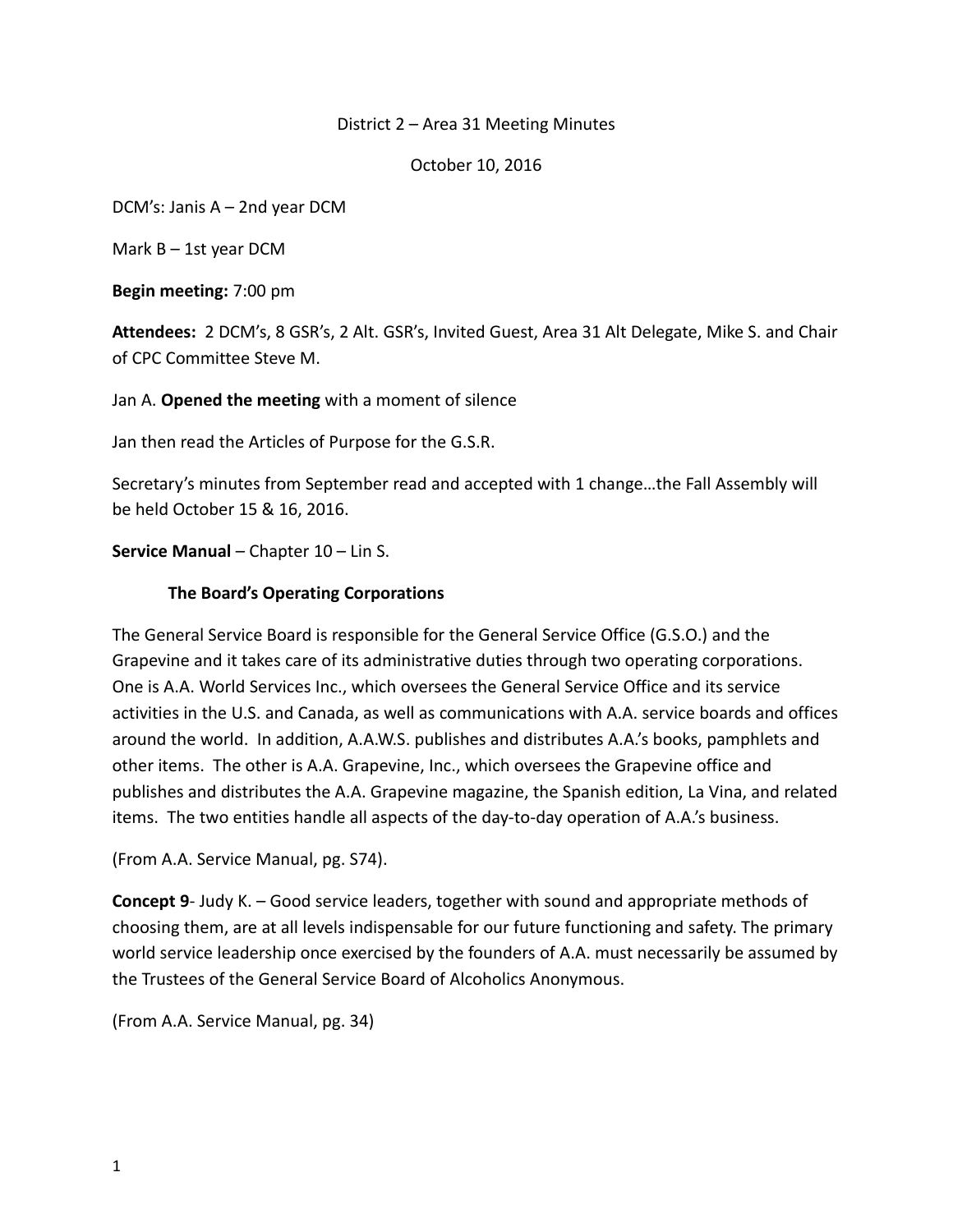**Concept 10 –** Bill S. – Every service responsibility should be matched by an equal service authority-the scope of such authority to be always well defined whether by tradition, by resolution, by specific job description or by appropriate charters and bylaws.

(From A.A. Service Manual pg. 41)

**Next Month presenters:** Chapter 11 – Rick W. & Concept 11 – Suzanne L.

### **District 2 Group Topics, Concerns & Follow-Up**

- $\bullet$  67<sup>th</sup> group anniversary November 14, 2016 for the Pioneer Valley Group which meets at the Grace Lutheran Church in West Springfield, MA.
- Hand in Hand Group, meets in West Springfield, MA on Sunday night at 7:00 pm at the Grace Lutheran Church needs members

## **DCM Report –** by Jan A.

- There will be no regular October meeting for Area 31. The business meeting will be held as part of the Fall Assembly on Sunday, October 16, 2016 from 1-4 pm at the  $2^{nd}$ Congregational Church in Holyoke.
- There is a Task Force for Area 31 from the inventory done earlier this year. The task force identified that there are no role descriptions for committee chairpersons. The task force is looking to put the definitions for each chairperson of Area 31 standing committees together. Hopefully it will help with people who want to be active but aren't sure what the position entails.
- Fall Assembly will be held at the 2Accessibility Committee and Public Information Committees 2nd Congregational Church (Appleton, High and Maple streets-where "Daily Reflection" meets) on Saturday, October  $15<sup>th</sup>$  from 10 am to 4 pm and Sunday October  $16<sup>th</sup>$  from 12 noon to 4 pm.
- The Alkathon at the MA State Convention needs volunteers to take meetings. If interested please contact Carol L. Write to Mike S., Alt ailsw.area31aa.org

### **Old Business – None**

### **New Business –**

- **The Kitchen at 474 Pleasant St., Holyoke, MA.**
	- $\circ$  A group of A.A. members would like to spend a day at the church to clean up the kitchen so it will be a little more pleasant to use.